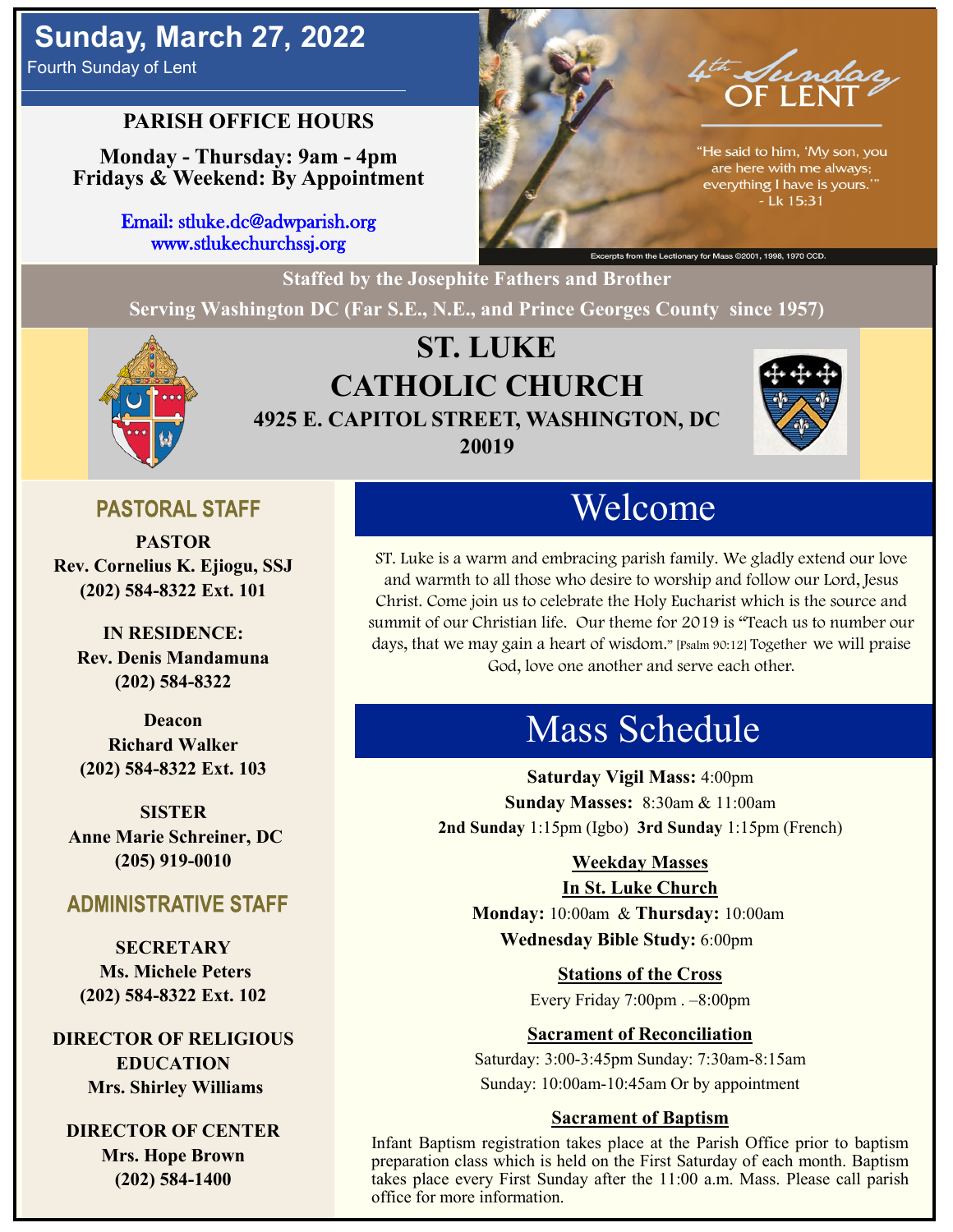Fourth Sunday of Lent Sunday, March 27, 2022 **Sunday, March 27, 2022** 

# PASTOR'S CORNER

# LENTEN REFLECTION ON THE PRODIGAL SON

**The younger son was never afraid to ask, not even after he had wasted all of his inheritance. The greater chasm between the older son and the younger son is knowledge of the father's generosity. The older son, though apparently better, was painfully hardened to the father's generosity. He believed that the father wouldn't even share a young goat with him while the younger son foolishly asked for everything.**

**Even though it seems irrational, I don't think that the father gave away half of his belongings without good reason. I think the father gave away his inheritance because he knew his son and his son was more valuable than everything he owned. Isn't it odd that the father was waiting, looking for his son to come back? It's like he knew his son would come back. I believe he was comfortable letting his younger son leave with half of his belongings because he had faith in the son's fearless asking. He expected the son to remember the generous land he came from and he had faith that his son would think to ask again.**

**This lent I think we have to remember both sons. The older son so we don't become bitter with God as we work for the kingdom of God and the younger son so we do remember we are not at home in this foreign land away from heaven. Most importantly, I think we need to remember the Father's generosity. After all that's where we are heading, towards the gift we never even thought to ask for. The greatest gift, his beloved son.**

Excerpt culled from https://joyintruth.com/a-lenten-reflectionon-the-prodigal-son/

## Reflection for Fourth Sunday of lent

 God's love story reveals itself in our stories, experiences, and aspirations. We are all prodigal sons and daughters. There are many times in our lives when we would "sell our souls" in order to pursue our passions. We pursued what we wanted without regard for others or God. We have sowed our oats, thrown ourselves into careless pleasures, spent what we know we ought to have saved, turned our backs on those we love and abused gifts we have been given. We even hit bottom and realized the silliness and self-destruction of it all. We needed to come home. We knew we erred and needed a gentle presence to show us God's unconditional love. This wayward journey home changed us.

 As much as we need to be welcomed, we are also the one who needs to do the welcoming and mercy giving. Those we love need our guidance, but they don't always take it. We know that what they are doing is off the mark, self-destructive and wrong. We have to let them go and let it happen, even though they might get hurt. As we wait and hope, they choose to make their way back to us. They don't need us to judge them. They have done enough of that to themselves. We immediately embrace them and are just happy they're home. God uses us to help heal them. Knowing how much we craved understanding and forgiveness ourselves, we can now freely give it away. God uses what he has taught us to teach others.

 We are also the entitled ones. At least we "think" we are entitled. After all, we work hard for what we have. We cannot get our heads around the idea that someone can get something that I really deserve! If I do what I'm supposed to do, I ought to be rewarded for that, right? If I do something wrong, I ought to pay the consequences. This is justice, isn't it? This is not God's justice. God is all about love, mercy, compassion, and forgiveness. God's justice is love freely given without merit. We carry the stories of the prodigal son, the unconditional forgiving father, and the entitled angry brother with us. When we make friends with all three, humbly telling those stories to others makes us Christ's ambassadors.

Liturgical Publication 2015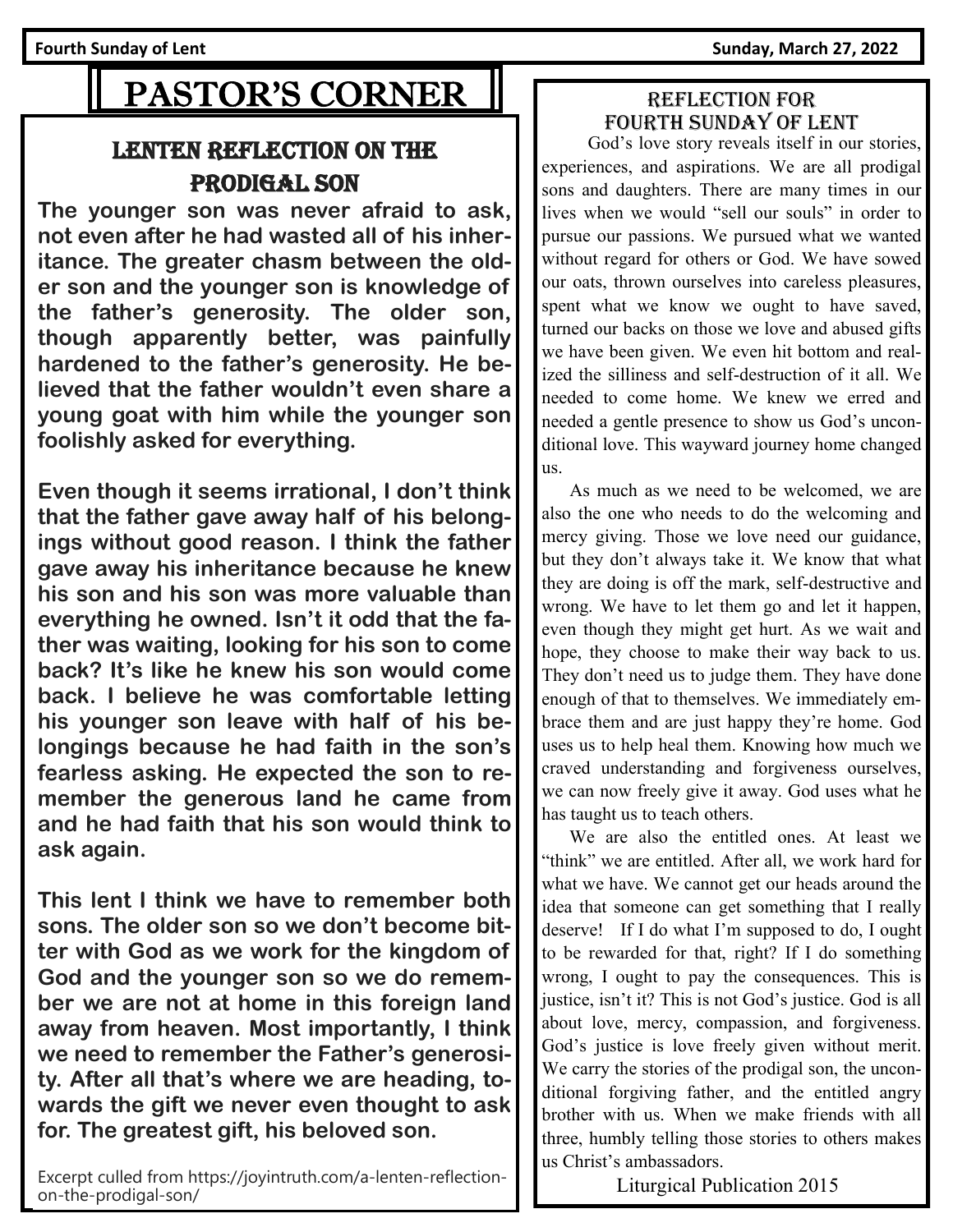### Fourth Sunday of Lent **Sunday of Lent** Sunday, March 27, 2022

### HAPPY BIRTHDAY/ANNIVERSARY

We would like to wish a wonderful happy birthday

to Barbara Roberts, Gertrude Quarles, Mary Whisonant, Keyanna M. Taylor, Shirley Williams, Edwinna Taylor, Hilda McDougald, Paulette Hamlin, Barbara Nipper, Victoria Watson, and Annie Harris .

# MAY THE JOY OF THE LORD

## BE YOU STRENGTH!!!

# Church Support

Please consider making a donation to support our parish during this trying times. You may Drop off or mail your gifts to the parish. You may give online through our website: http:www.stlukechurchssj.org/ And clicking on the donate button.

You may also **TEXT**: 202-335-3116

**Readings for the week of March 27, 2022**

**Sunday:** Joshua 5:9a, 10-12/Psalms 34:2-3, 4-5, 6-7 [9a]/2 Corinthians 5:17-21/Luke 15:1-3, 11-32 **Monday:** Isaiah 65:17-21/Psalms 30:2 and 4, 5-6, 11-12a and 13b/John 4:43-54 **Tuesday:** Ezra 47:1-9, 12/Psalms 46:2-3, 5- 6, 8-9/John 5:1-16 **Wednesday:** Isaiah 49:8-15/Psalms 145:8-9, 13cd-14, 17-18/John 5:17-30 **Thursday:** Exodus 32:7-14/Psalms 106:19- 20, 21-22, 23/John 5:31-47 **Friday:** Wisdom 2:1a, 12-22/Psalms 34:17 -18, 19-20, 21 and 23/John 7:1-2, 10, 25-30 **Saturday:** Jeremiah 11:18-20/Psalms 7:2-3, 9bc-10, 11-12/John 7:40-53 **Next Sunday:** Isaiah 43:16-21/Psalms 126:1-2, 2- 3, 4-5, 6 [3]/Philippians 3:8-14/John 8:1-11

### **WEEKLY MASS**

**Monday 3/28 God's blessings and protection for Mercer & Elizabeth Patterson by Family** 

**Tuesday 3/29**

**Wednesday 3/30 Lenten Weekday**

 **Lenten Weekday**

**Thursday 3/31 Eternal repose of the soul of George P. Dugue, Jr. by Faimily**

**God's Blessings and protection Patterson Family by Family** 

**Friday 4/1 Lenten Weekday** 

**Saturday 4/2 St. Francis of Paola** 

## Pray for the Sick & Shut-In of Our Parish

Barbara Barnes Blanche Bourm Barbara Batts Tanisha Bennett Tammy Berry William P. Brown Ruth Bundy Beatrice Carroll Melinda Conrad-Brown Edith Cornish Aniceto Charles Patricia Chase Valene Chemoo Joyce Cristwell Alvera Dance

Iyana Davage Joyce Diggs Lamont Diggs, Sr. Crawley Easely Marita C. Edelin Joshua M. Faison Kimbolyn Flowers Anthony Flowers Tina Garvin Florence Hall Steve Halle Chris Hawkins Charlene Haywood Brenda Henson James Holley Rudolph Holley

James Hughes Melvin Jamison Mary Ann Johnson David & Keisha Jones Dawn Lattimer Lawrence Lee Maria A. Logan Bernadette Mahoney Doreene Mahoney Barbara Mallory Doris McCannon Alice L. Montague Veronica Murray David Neal Florence Patterson Marlene Patterson

Silvia Perry Doreene Redd Corley Redd Leroy Sandifer Betty Smith Kayla Tatum Rolland Taylor Gloria Thompson-Price James F. Thompson, Jr. Matthew Thompson Barbara B. Tyler Wayne A. Wallace Marquita Ward Shiela Washington Steven Washington

Cecelia Williams Wellington Waters Dolores Woodard, Jr. Harold Woodard, Sr.

St Luke military families.

All the Homeless men and women in our community.

Please pray for all those who are sick but have no one to pray for them